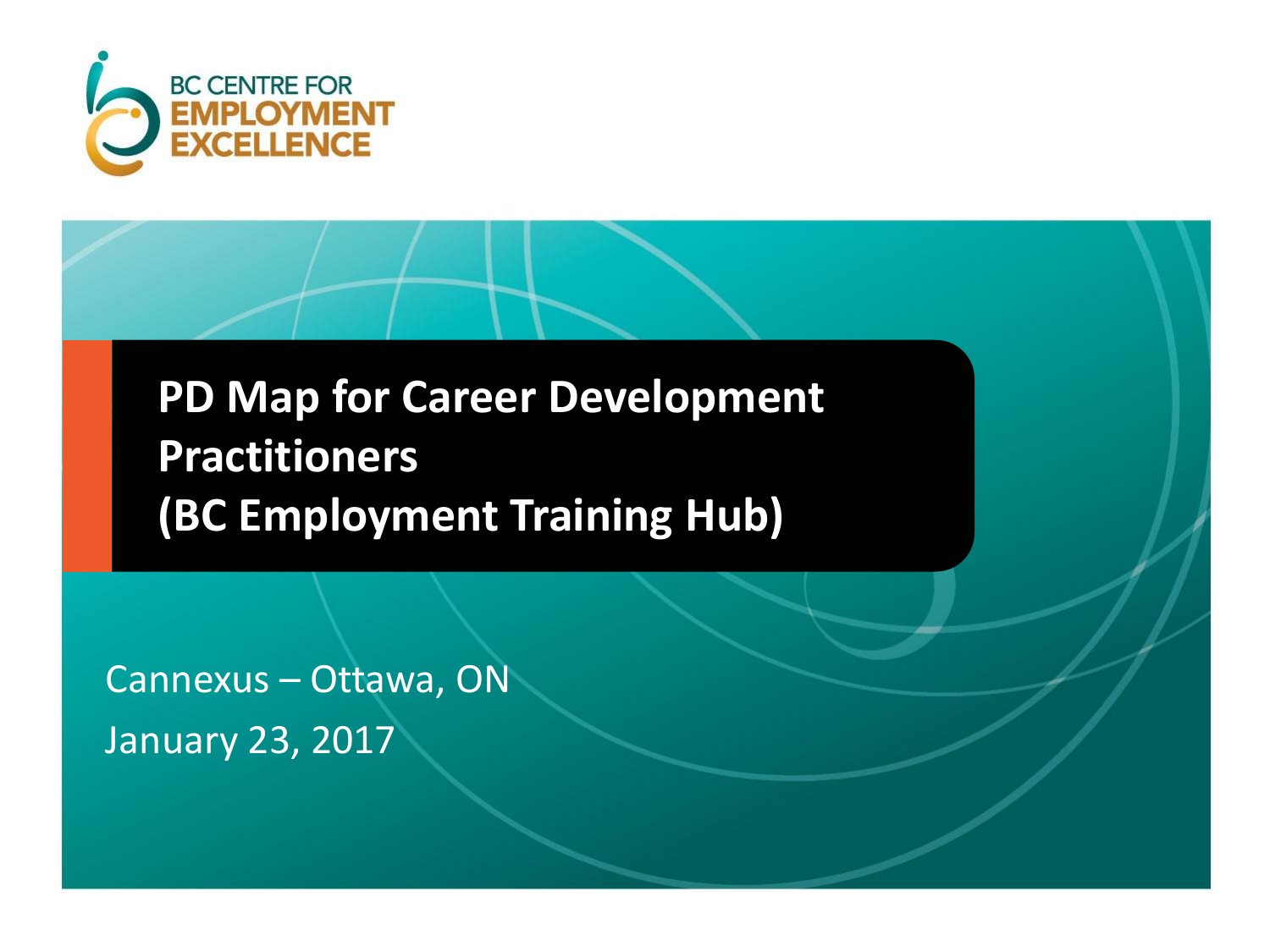# **Agenda**

| Brief overview of the BC Centre for<br><b>Employment Excellence</b> | 5 mins  |
|---------------------------------------------------------------------|---------|
| PD Map for CDPs – Presentation and<br>Demo                          | 30 mins |
| <b>Q&amp;A and Discussion</b>                                       | 10 mins |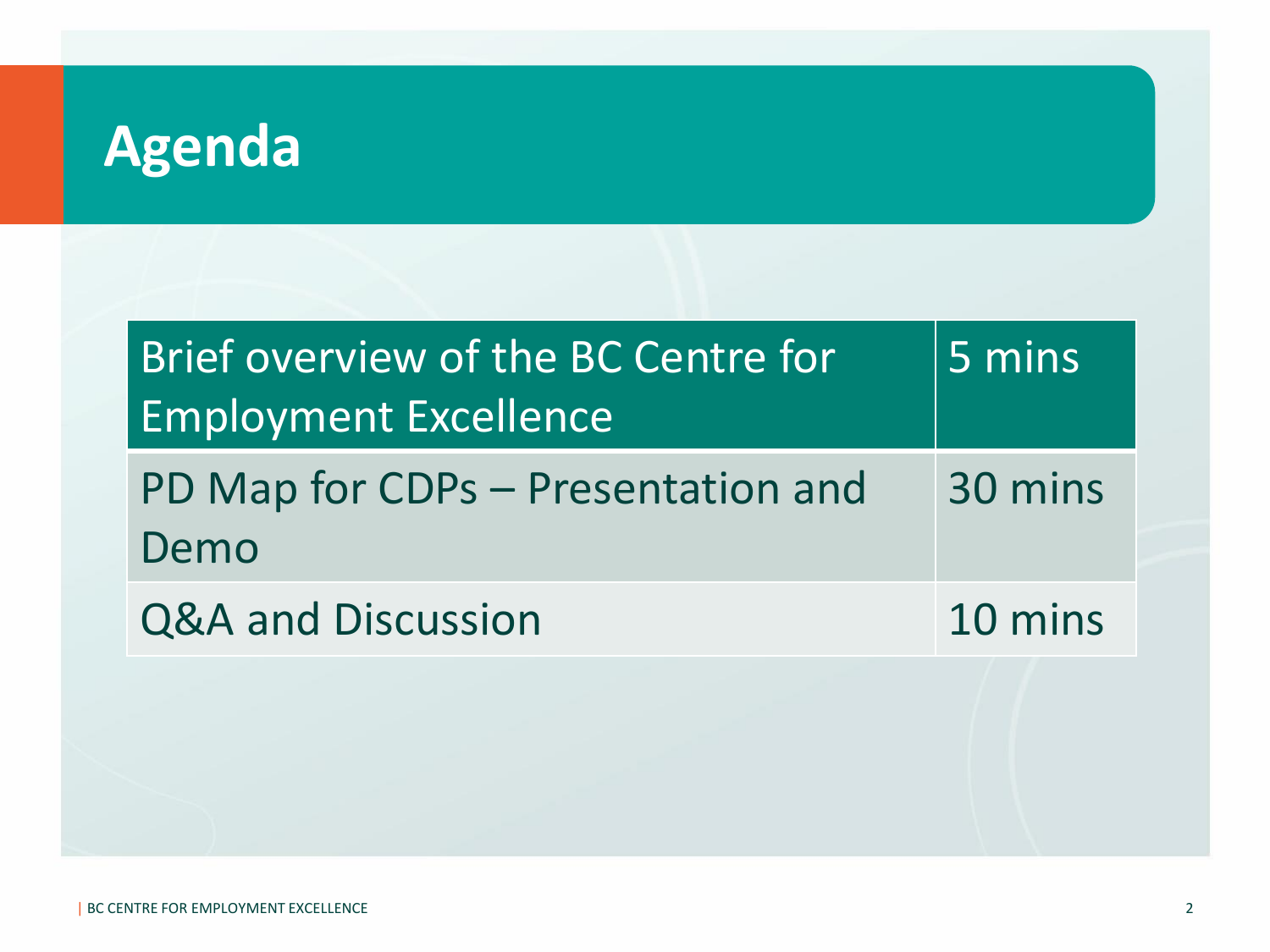### **Genesis and Mission**

The creation of the Centre is a bold and significant initiative by the BC Ministry of Social Development and Social Innovation.

#### *Mission*

The Centre aims to act as a coordination point for research to connect both the BC employment services sector and the employer community with the best and emerging information about employment and training programs, practices, resources and tools.

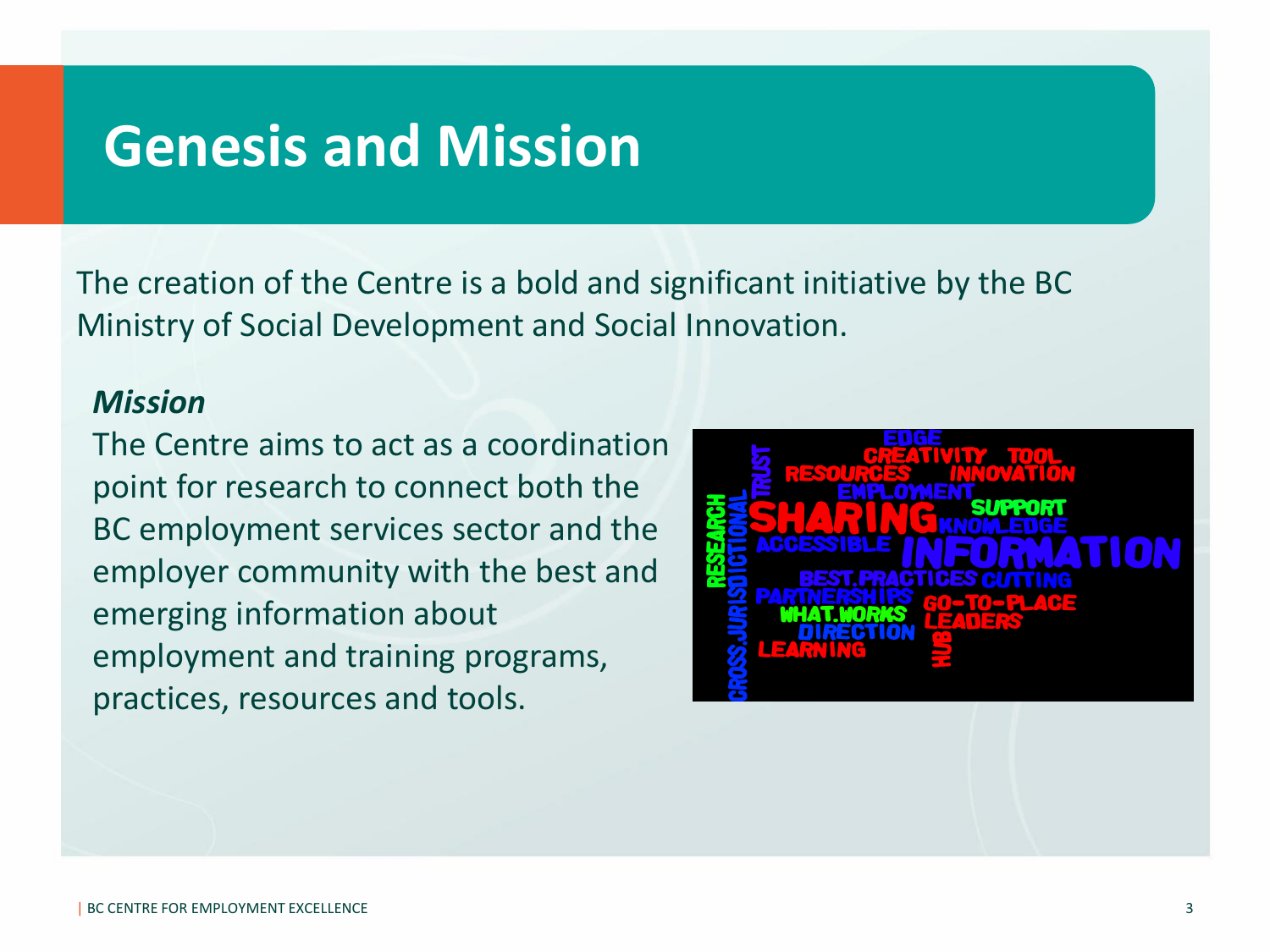### **Business Functions**

The Centre carries out two core functions:

1. Research and Innovation

2. Practice and Knowledge Enhancement – Capacity Building

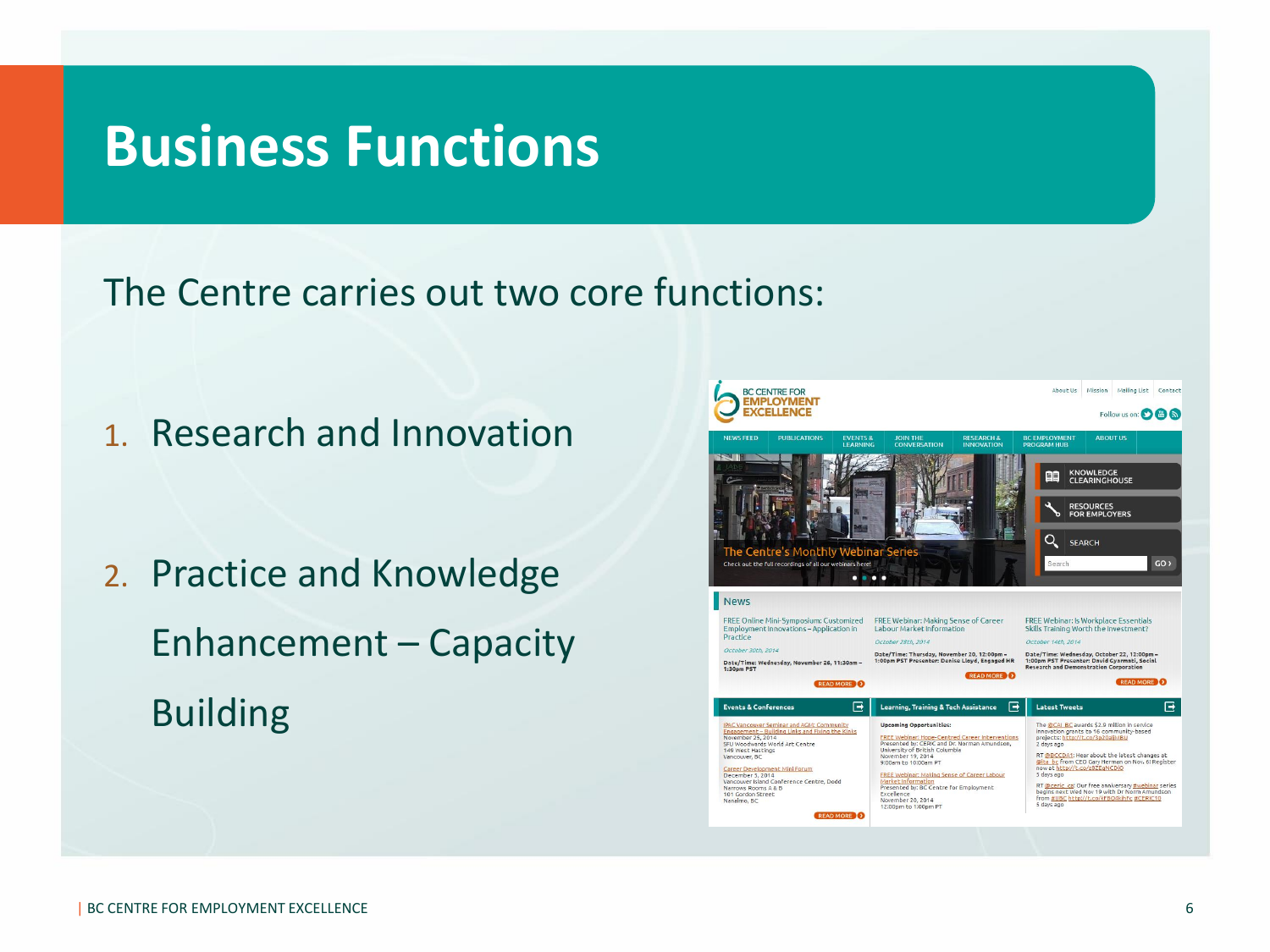## **PD Map for CDPs**

- In 2013/14, the Centre brought together key stakeholders and formed a Training Advisory Working Group to jointly identify training needs for CDPs in BC's employment services sector.
- One of the key action items that came from the group was a place/hub for training opportunities of relevance to practitioners.

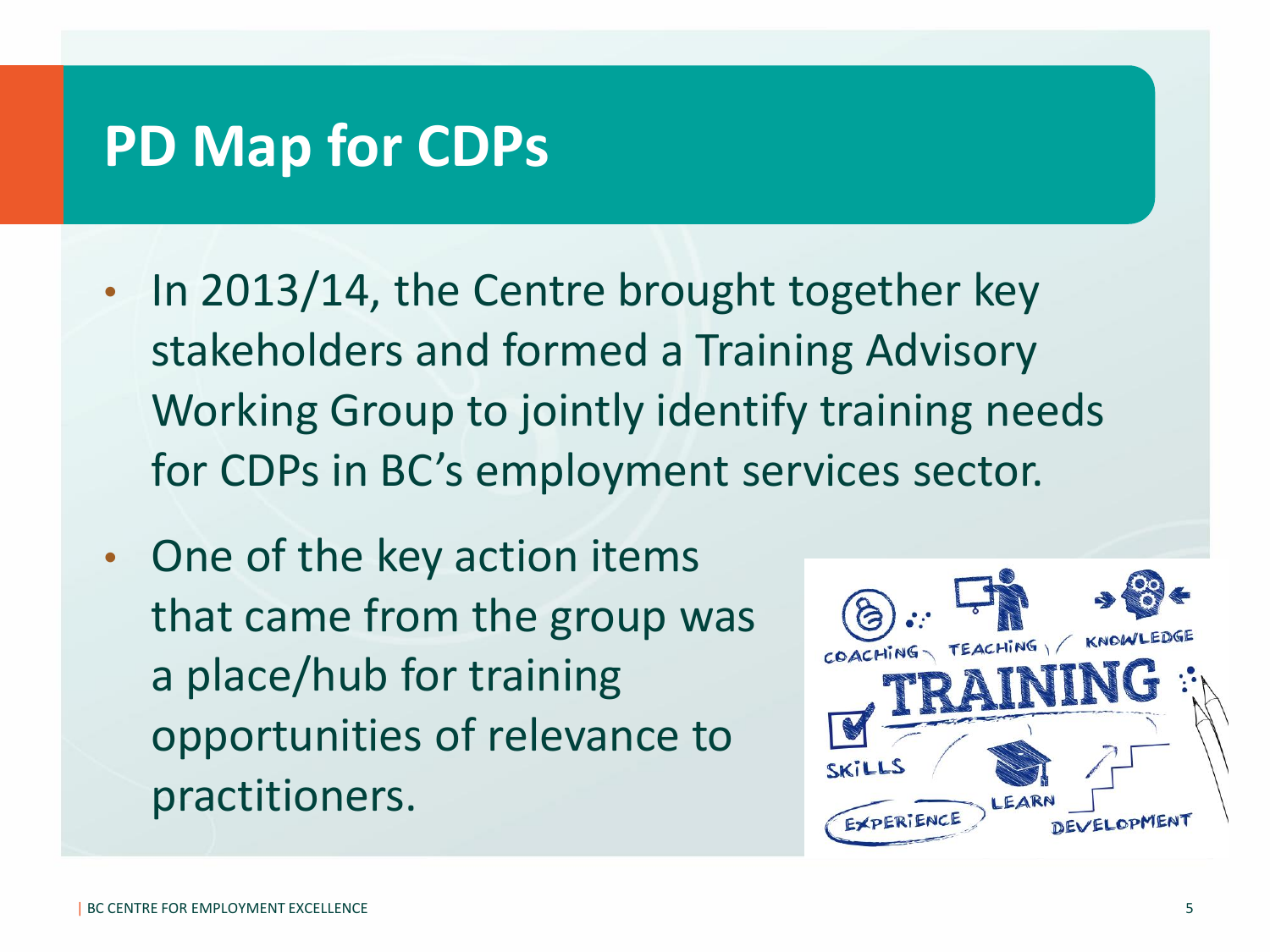# **PD Map for CDPs (Con't)**

#### **BC Employment Training Hub**

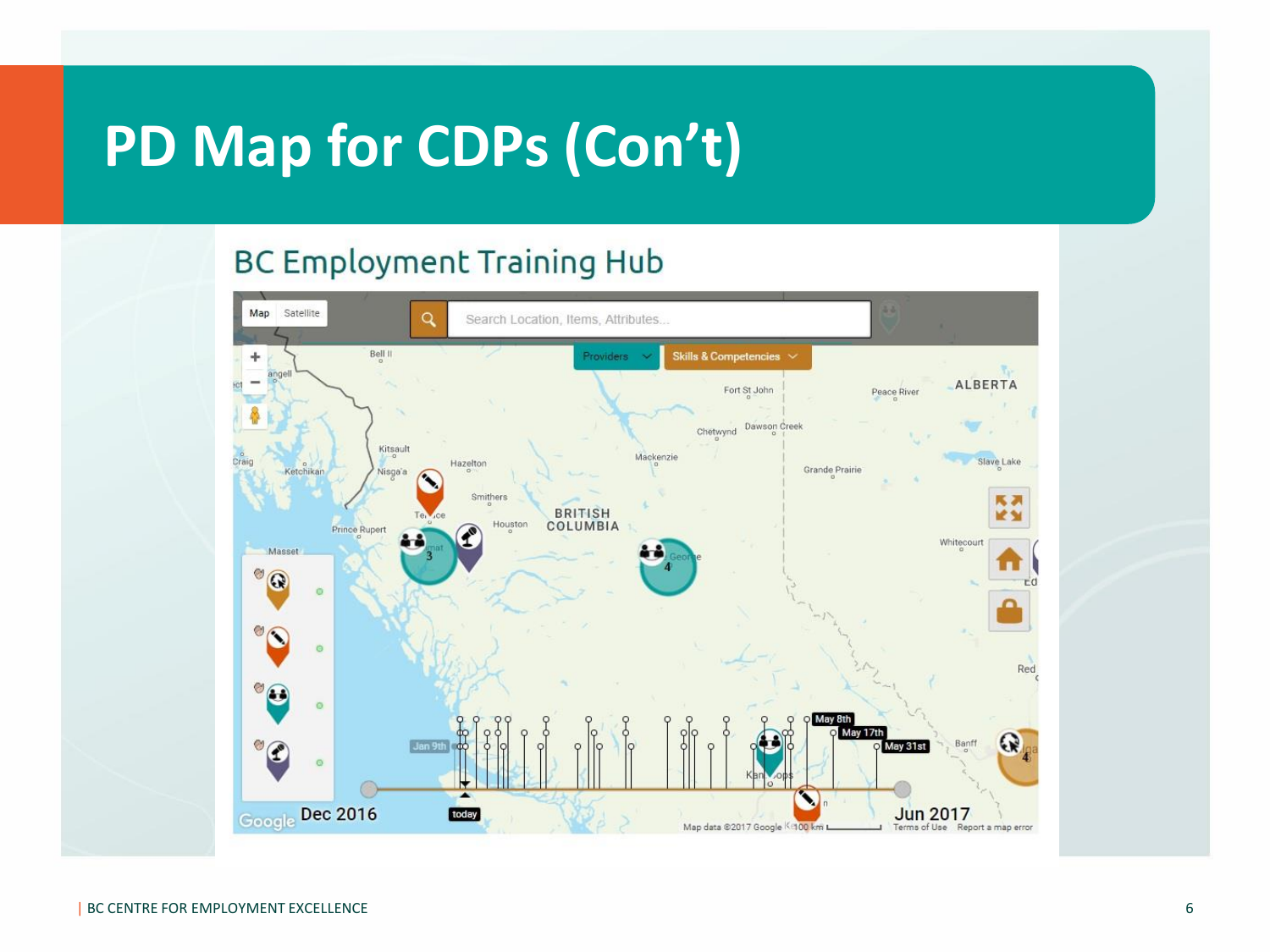# **PD Map for CDPs (Con't)**

### How does it work?

- It is a public website; anyone can access the map and view all of the posted training opportunities.
- Registered users can add opportunities to the map as well as edit them.
- Training opportunities are searched and filtered by location, skills & competencies, or type (online, conference, etc.)